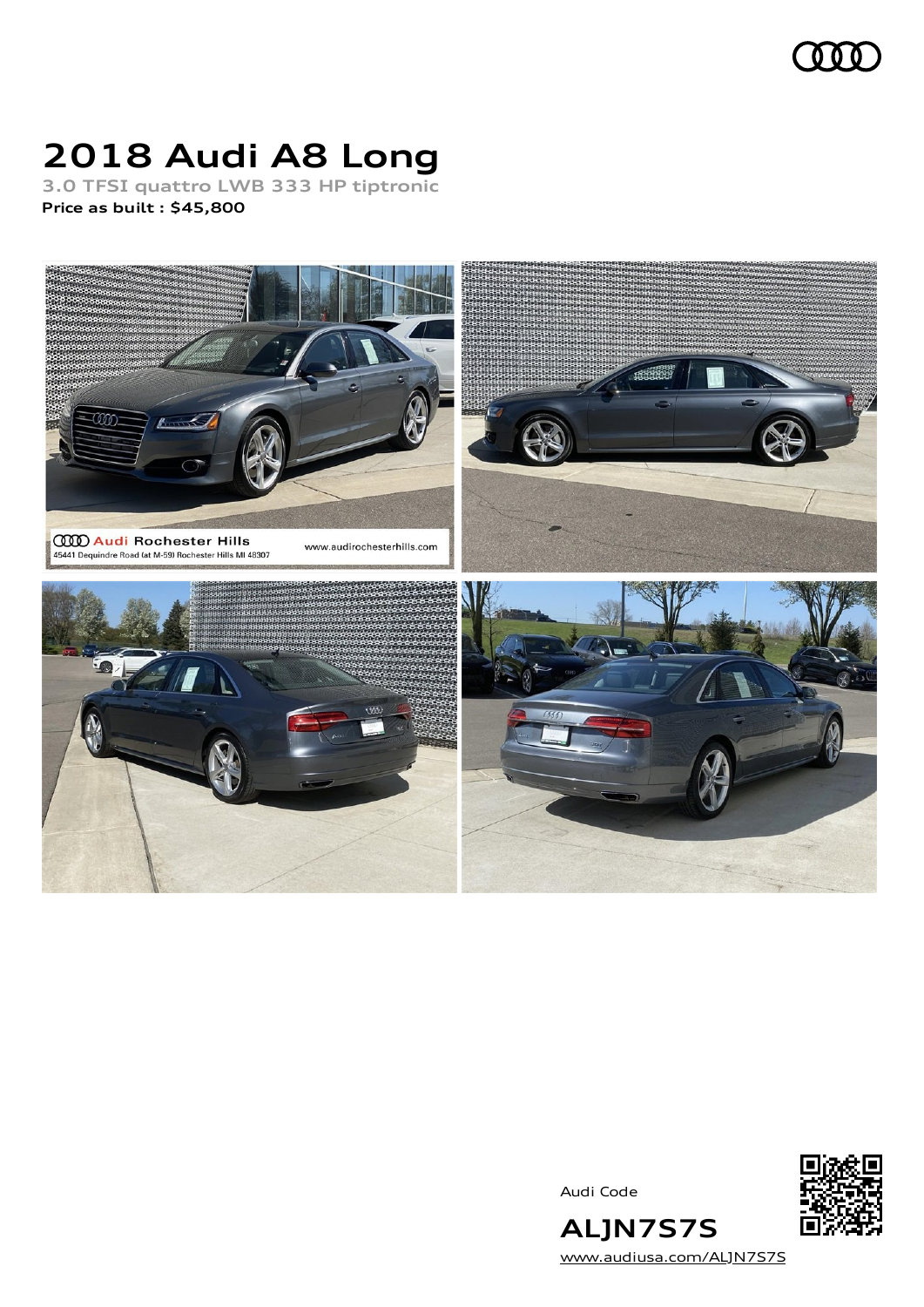## **Summary**

**Audi 2018 Audi A8 Long** 3.0 TFSI quattro LWB 333 HP tiptronic

**Price as buil[t](#page-8-0)** \$45,800

#### **Exterior colour**

Monsoon Gray metallic

#### **Interior colour**

| Seats     | <b>Black</b> |
|-----------|--------------|
| Dashboard | Black        |
| Carpet    | Black        |
| Headliner | Lunar Silver |



| Engine type                  | Six-cylinder                                  |
|------------------------------|-----------------------------------------------|
| stroke                       | Displacement/Bore and 2,995/84.5 x 89.5 cc/mm |
| Torque                       | 325 @ 2,900-5,300 lb-ft@rpm                   |
| Top track speed              | 130 mph mph                                   |
| Acceleration (0 - 60<br>mph) | 5.5 seconds seconds                           |
| Recommended fuel             | Premium                                       |



#### **Further Information**

| Warranty        |              |
|-----------------|--------------|
|                 | No           |
| Mileage         | 24,825 miles |
| Type of vehicle | Used car     |
|                 |              |

#### **Audi Code** ALJN7S7S

**Your configuration on www.audiusa.com** [www.audiusa.com/ALJN7S7S](https://www.audiusa.com/ALJN7S7S)

**Commission number** 7c40daca0a0e09a92577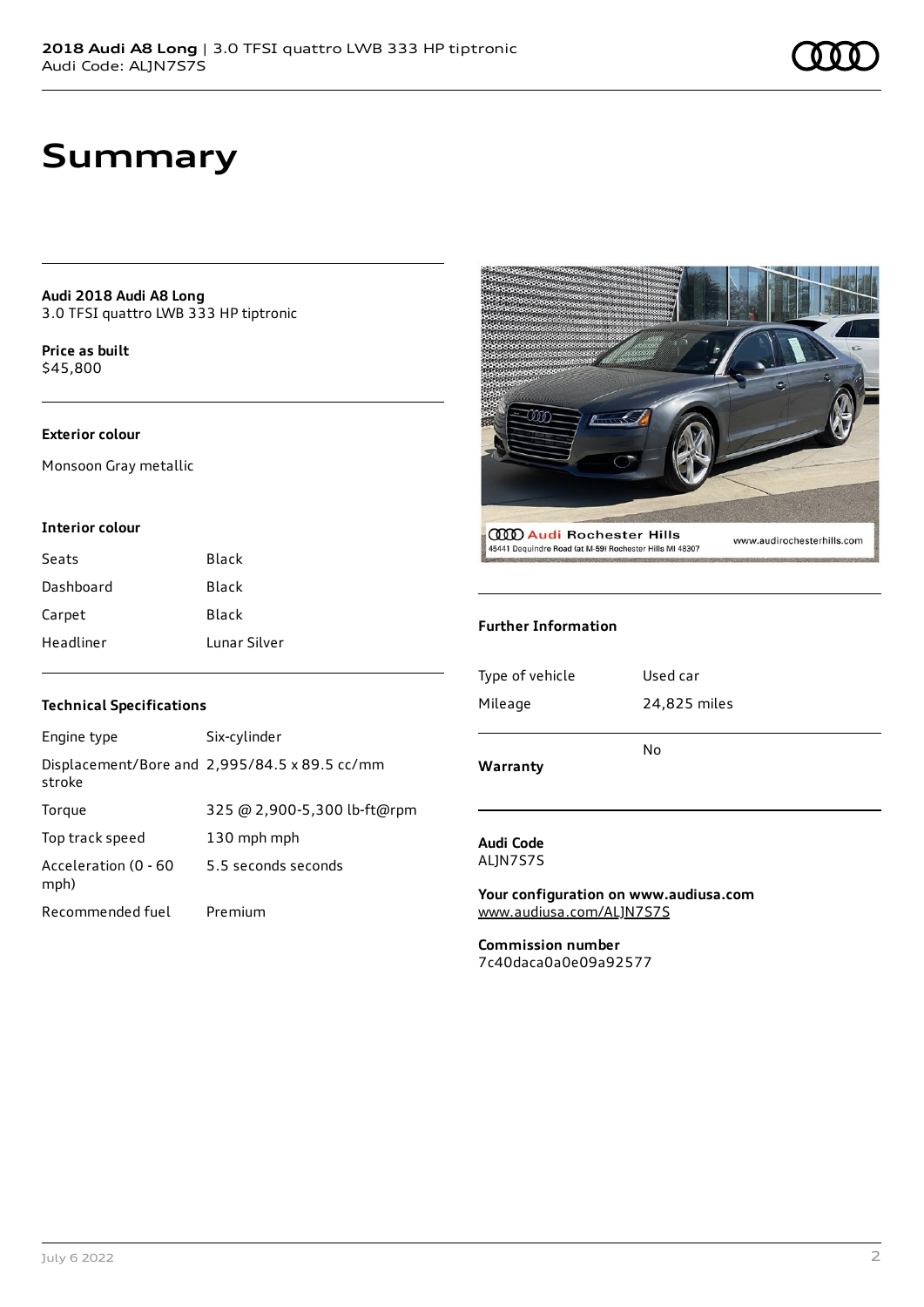

# **Standard features**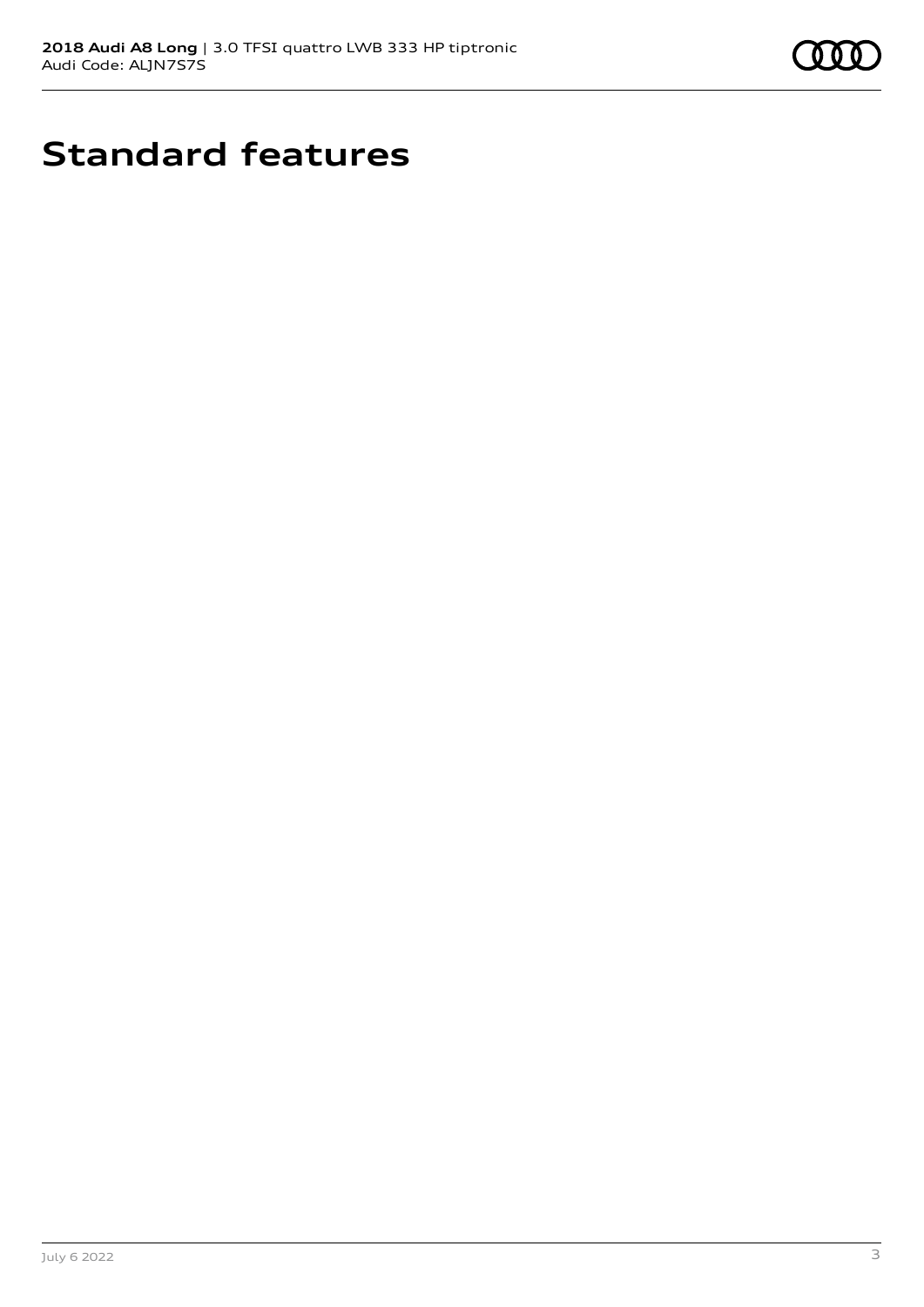## **Dealer remarks**

Priced below KBB Fair Purchase Price!

Monsoon Gray Metallic 2018 Audi A8 L 3.0T 8-Speed Automatic with Tiptronic 3.0L V6 Turbocharged DOHC 24V ULEV II 333hp quattro Black w/Valetta Leather Seat Upholstery, 22-Way Power Heated Front Comfort Sport Seats, 4-Spoke Multifunction Heated Steering Wheel, Audi Active Lane Assist, Audi Adaptive Cruise Control w/Stop & Go, Audi Head-Up Display, Audi Side Assist w/Pre Sense Rear, Executive Package, Front Seat Ventilation w/Massage, High-Beam Assistant, Panoramic Sunroof, Rear Heated Seats, Rear-Seat Pass-Through, Topview Camera System (Front, Rear & Side Views), Wheels: 9" x 20" 5-Spoke-Blade-Design.

19/29 City/Highway MPG

Awards: \* 2018 KBB.com 10 Most Awarded Brands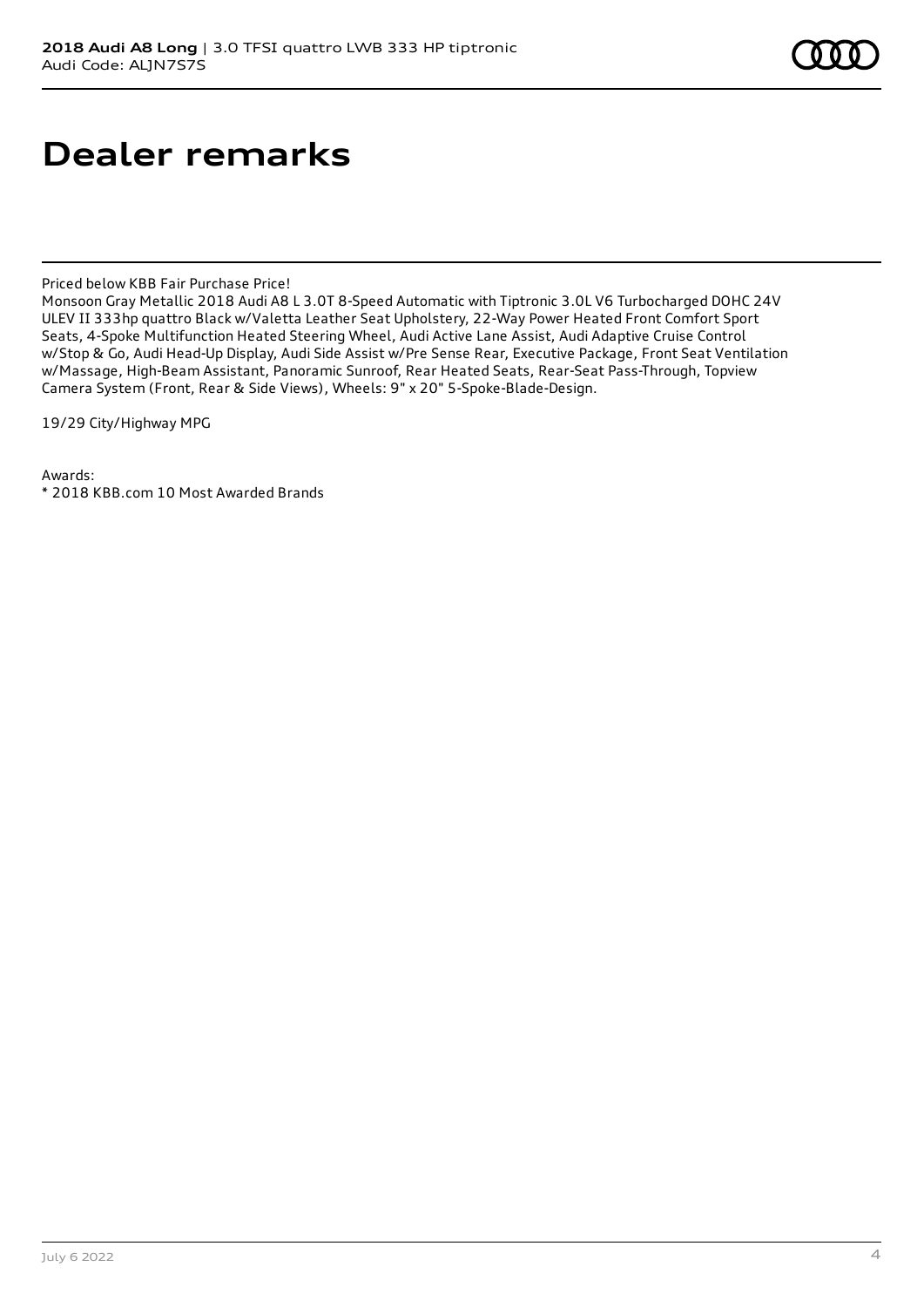# **Technical Specifications**

### **Engineering | Performance**

| Engine type                                 | Six-cylinder                                  |
|---------------------------------------------|-----------------------------------------------|
| Acceleration (0 - 60<br>mph)                | 5.5 seconds seconds                           |
| Engine block                                | Aluminum-alloy                                |
| Induction/fuel injection Supercharged/TFSI® |                                               |
| Cylinder head                               | Aluminum-alloy                                |
| Max. output ps/hp                           | 333 @ 5,300-6,500 @ rpm                       |
| stroke                                      | Displacement/Bore and 2,995/84.5 x 89.5 cc/mm |
| Top track speed                             | 130 mph mph                                   |
| Torque                                      | 325 @ 2,900-5,300 lb-ft@rpm                   |
| Valvetrain                                  | 24-valve DOHC                                 |

#### **Electrical system**

| Alternator | 14 volt – 190 amp |
|------------|-------------------|
| Battery    | 12 volt – 92 amp  |

### **Transmission | Drivetrain**

| Gear ratios: 8th         | 0.667:1                                                                                                    |
|--------------------------|------------------------------------------------------------------------------------------------------------|
| Gear ratios: 6th         | 1.000:1                                                                                                    |
| Gear ratios: 7th         | 0.839:1                                                                                                    |
| Gear ratios: Reverse     | 3.317:1                                                                                                    |
| Gear ratios: Final Drive | 3.204:1                                                                                                    |
| Gear ratios: 4th         | 1.667:1                                                                                                    |
|                          |                                                                                                            |
| Transmission             | Eight-speed Tiptronic <sup>®</sup> automatic<br>transmission with quattro <sup>®</sup> all-<br>wheel drive |
| Gear ratios: 5th         | 1.285:1                                                                                                    |
| Gear ratios: 2nd         | 3.143:1                                                                                                    |
| Gear ratios: 3rd         | 2.106:1                                                                                                    |

#### **Steering**

| Steering type                              | Electromechanical power steering<br>system |
|--------------------------------------------|--------------------------------------------|
| Turning diameter, curb- 41.7 ft<br>to-curb |                                            |
| Steering ratio                             | 15.1:1                                     |

#### **Suspension**

| Front axle | Five-link front suspension / Audi<br>adaptive air suspension       |
|------------|--------------------------------------------------------------------|
| Rear axle  | Trapezoidal-link rear suspension /<br>Audi adaptive air suspension |

### **(1/2)**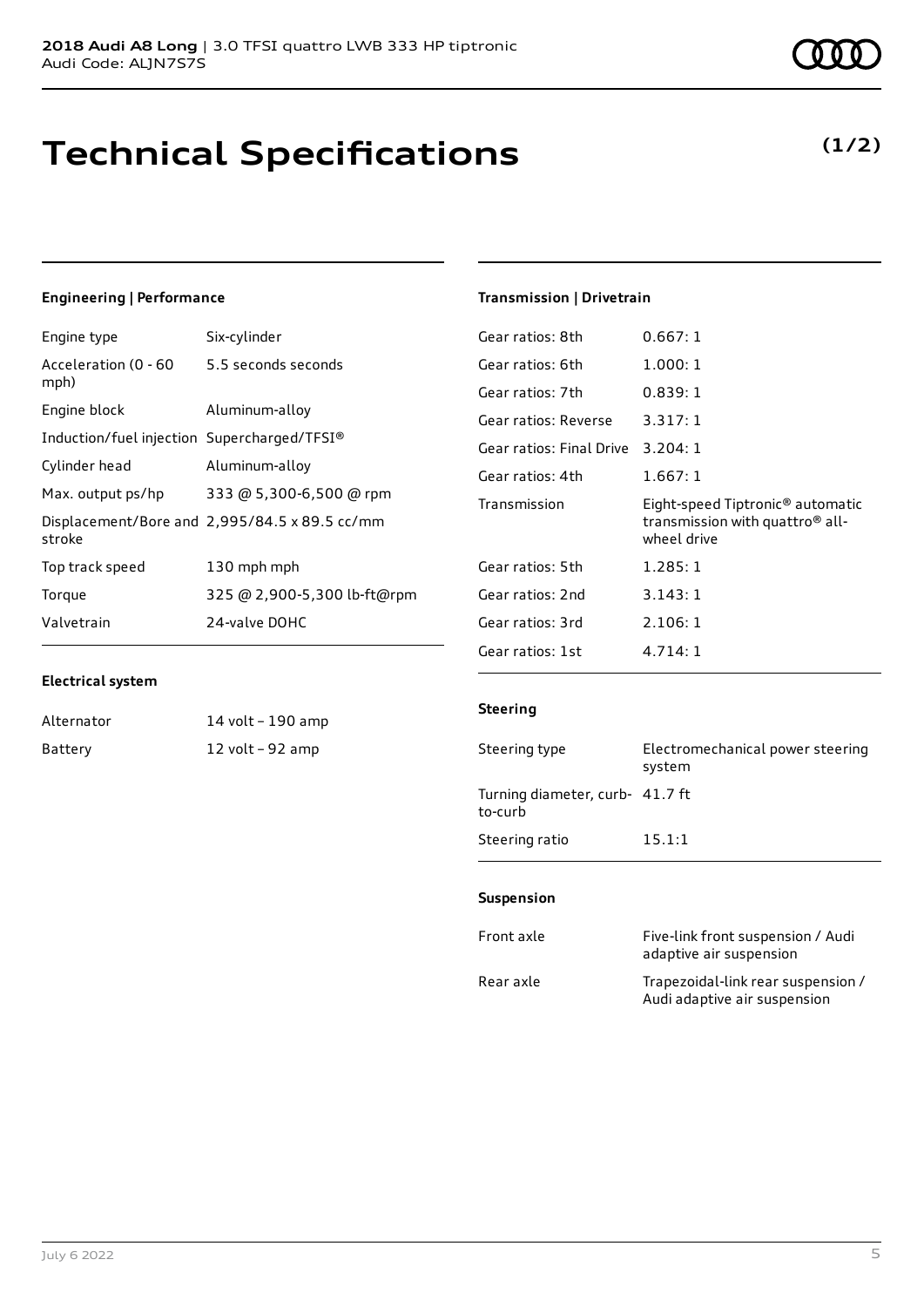# **Technical Specifications**

### **Brakes**

| <b>Front brakes</b>           | 15.0 (ventilated disc) in                                | Seating          |
|-------------------------------|----------------------------------------------------------|------------------|
| Rear brakes                   | 14.0 (ventilated disc) in                                | Should           |
| <b>Body</b>                   |                                                          | Head r<br>sunroo |
|                               |                                                          | Leg roo          |
| Material                      | Lightweight technology $-$ ASF®<br>aluminum construction | Should           |
|                               |                                                          | Head r           |
|                               |                                                          | sunroo           |
| <b>Warranty   Maintenance</b> |                                                          | Leg roo          |
| Warranty                      | 4-year/50,000-mile Audi New                              | Cargo<br>مطعمم   |

| <b>vvaliality</b> | $\tau$ years 50,000 mme Additional<br>Vehicle Limited Warranty                            |
|-------------------|-------------------------------------------------------------------------------------------|
| Maintenance       | 12-month/10.000-mile (whichever<br>occurs first) NO CHARGE first<br>scheduled maintenance |

#### **Interior measurements**

| 14.2/NA cu ft, cu ft |
|----------------------|
|                      |

#### **Exterior Measurements**

| Height                                   | 57.9 in   |
|------------------------------------------|-----------|
| Overall width without 76.7 in<br>mirrors |           |
| Length                                   | 207.3 in  |
| Wheelbase                                | 122.9 in  |
| Drag coefficient                         | $0.26$ Cw |
| Overall width with<br>mirrors            | 83.1 in   |
| Track rear                               | 64.4 in   |
| <b>Track front</b>                       | 64.7 in   |
| Curb weight                              | 4.464 lb  |

**(2/2)**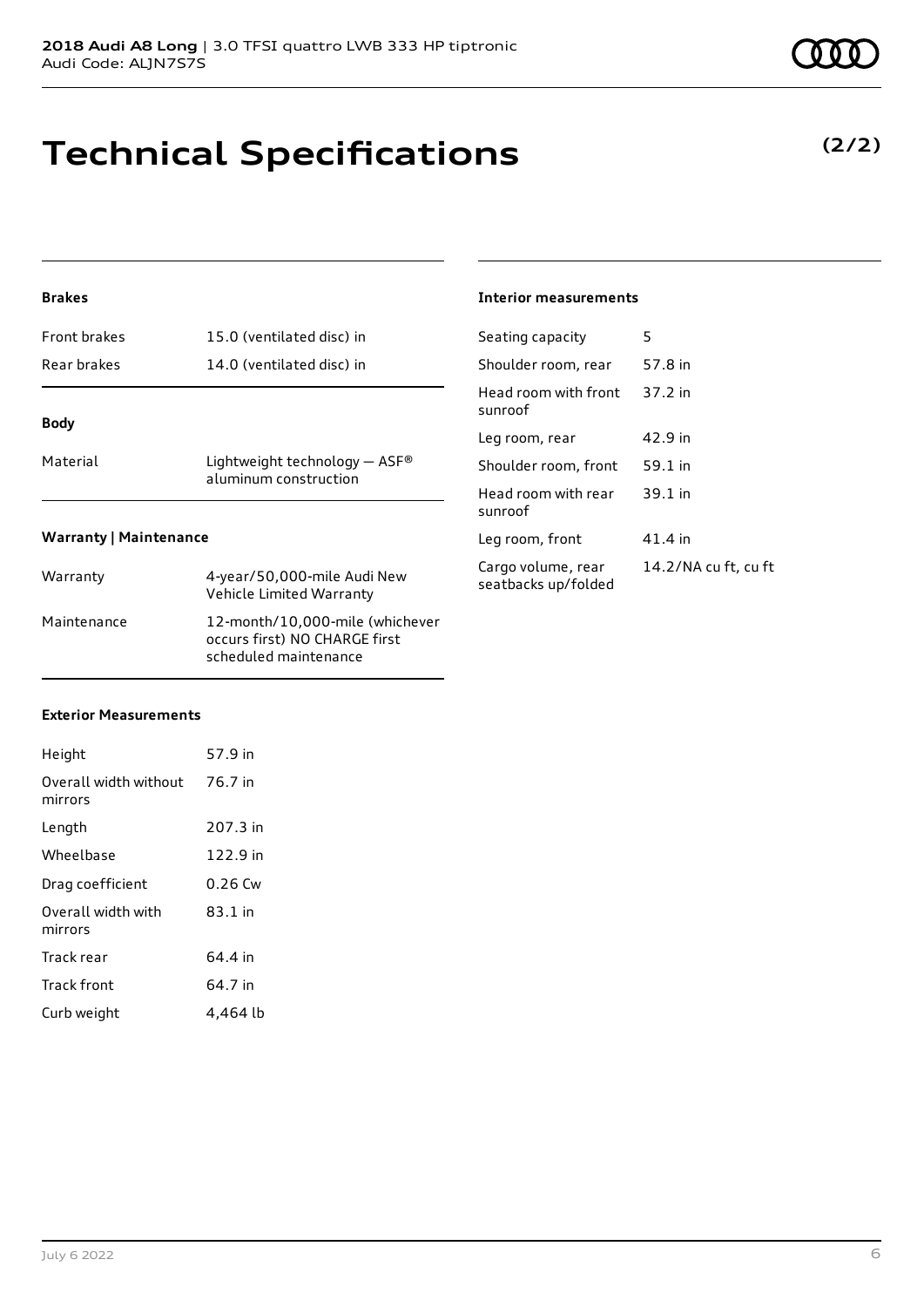### **Consumption- and emission**

#### **Consumption by NEDC**

| urban       | $19 \text{ mpg}$ |
|-------------|------------------|
| extra-urban | 29 mpg           |
| combined    | 22 mpg           |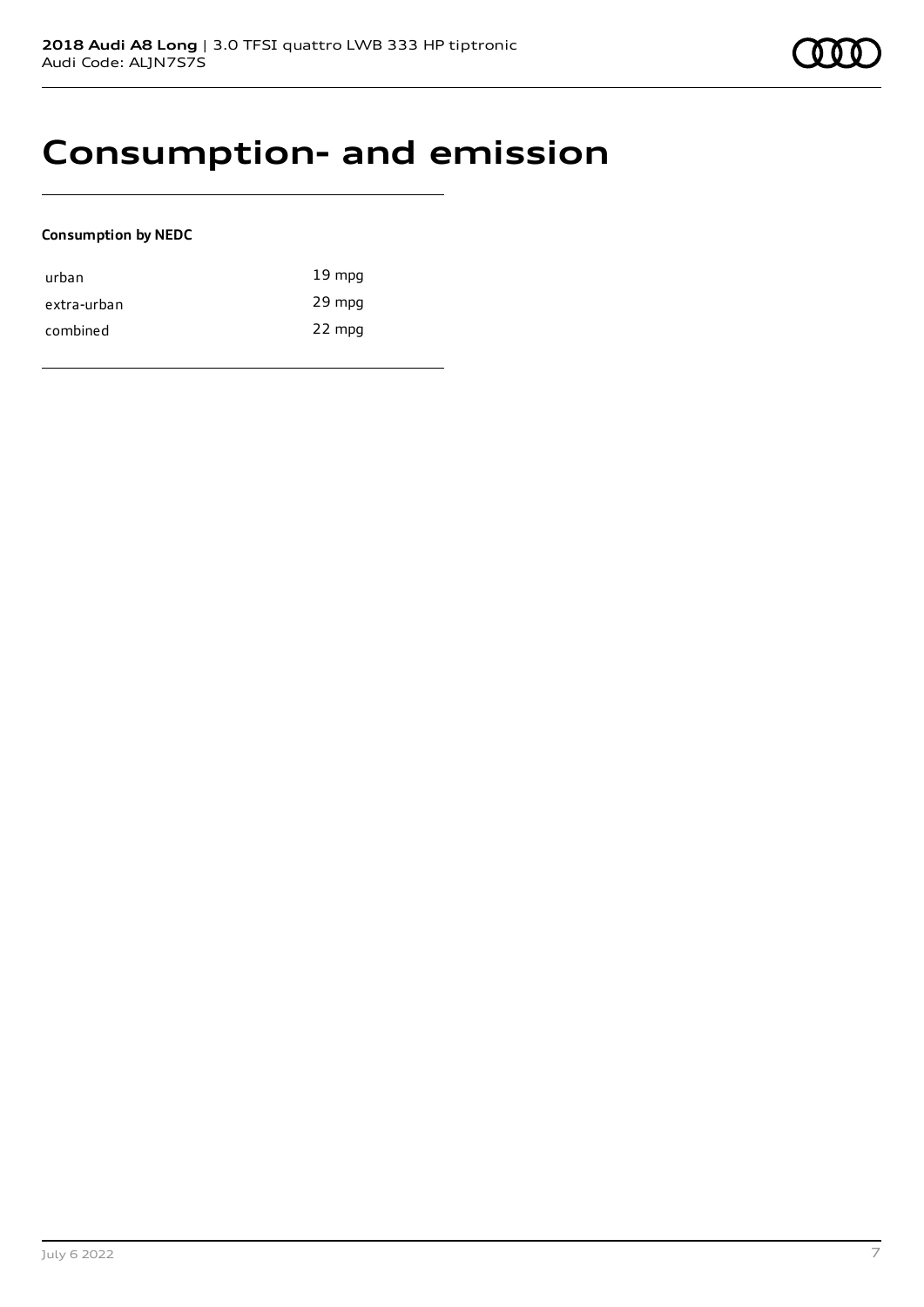# **Contact**

Dealer **Audi Rochester Hills**

45441 Dequindre Rd 48307 Rochester Hills MI

Phone: 2489977400 FAX: 2489977401

www: [https://www.audirochesterhills.com](https://www.audirochesterhills.com/)